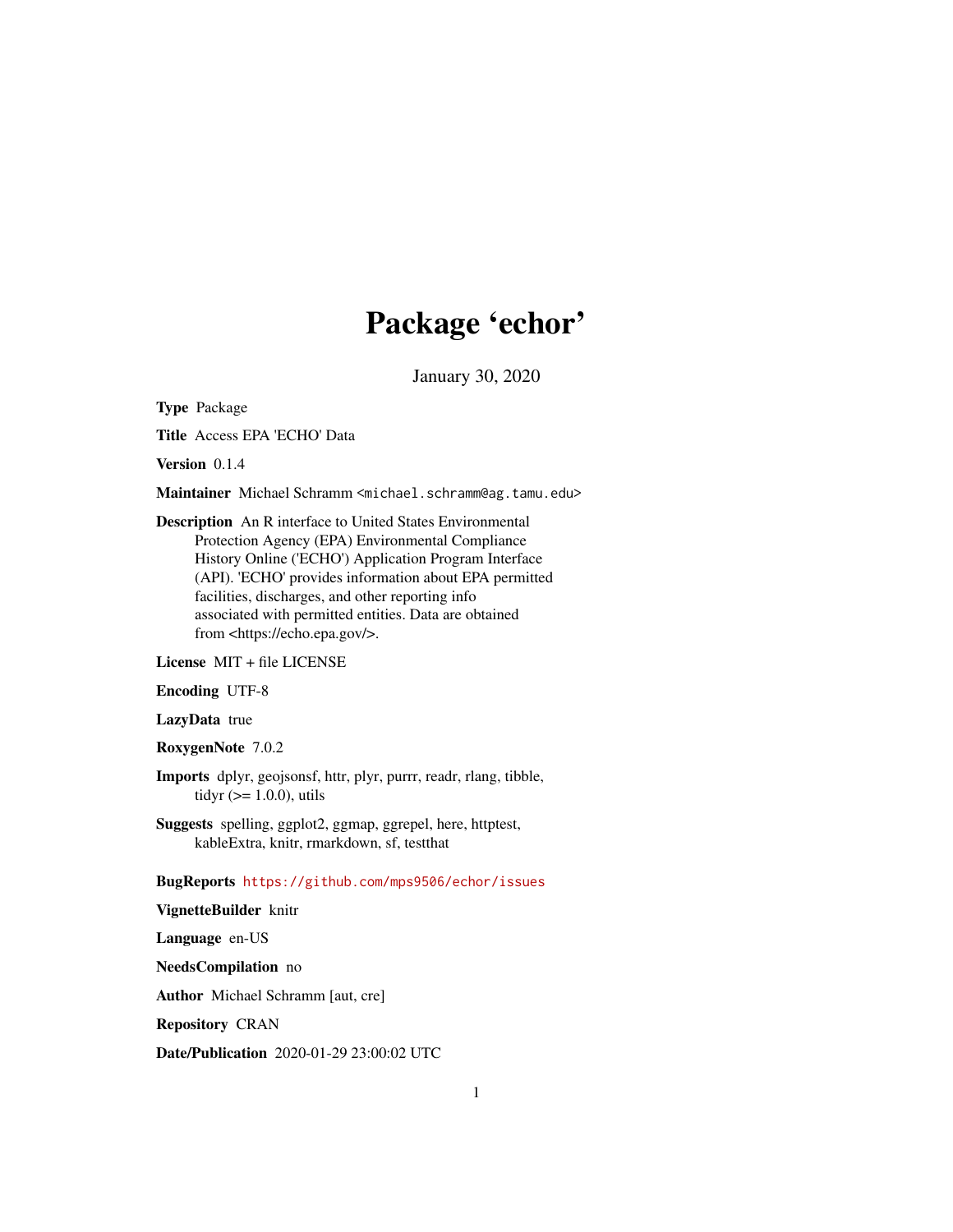### <span id="page-1-0"></span>R topics documented:

| Index | 12 |
|-------|----|
|       |    |
|       |    |
|       |    |
|       |    |
|       |    |
|       |    |
|       |    |
|       |    |
|       |    |
|       |    |
|       |    |
|       |    |

downloadDMRs *Download Multiple DMRs*

#### Description

Returns DMRs in a nested list using echoGetEffluent(). Uses a dataframe with a column of p\_id numbers. Please note that p\_id's are case sensitive.

#### Usage

```
downloadDMRs(df, idColumn, pBar = TRUE, verbose = FALSE, ...)
```
#### Arguments

| df        | dataframe with column of id numbers                                                                                                          |
|-----------|----------------------------------------------------------------------------------------------------------------------------------------------|
| idColumn  | unquoted string, name of column containing the $p_id$ permit numbers                                                                         |
| pBar      | logical, display a progress bar? Defaults to TRUE                                                                                            |
| verbose   | logical, indicating whether to provide processing and retrieval messages. De-<br>faults to FALSE. Suggest leaving this FALSE if pBar = TRUE. |
| $\ddotsc$ | additional arguments passed to echoGetEffluent                                                                                               |

#### Value

dataframe df, with a column containing the discharge monitoring reports downloaded with echoGet-EffluentSummary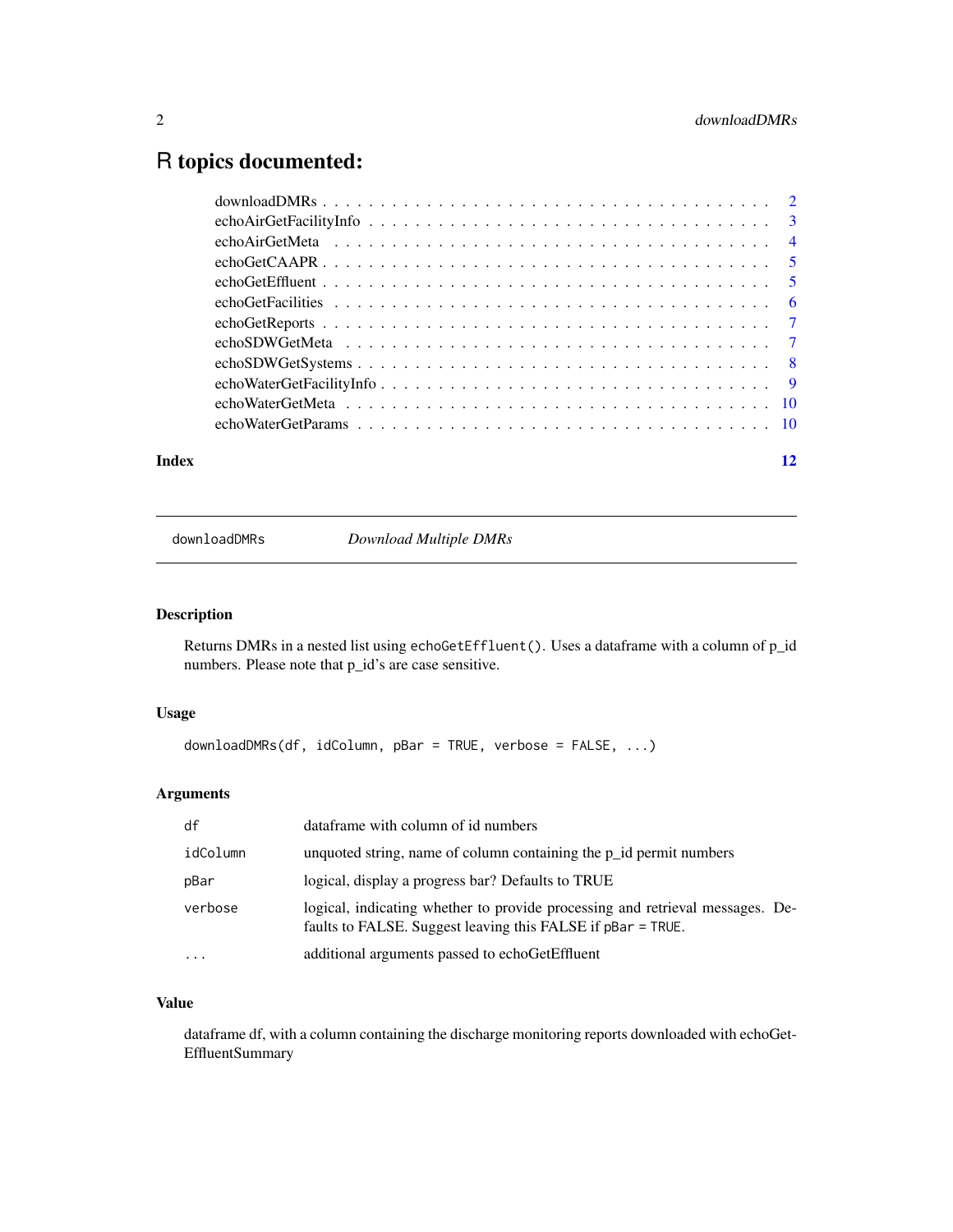#### <span id="page-2-0"></span>Examples

```
## This example requires an internet connection to run
## Retrieve multiple DMRs for flow
df <- tibble::tibble("id" = c('TX0119407', 'TX0132187', 'TX040237'))
df <- downloadDMRs(df, id)
```
<span id="page-2-1"></span>echoAirGetFacilityInfo

*Downloads EPA ECHO permitted air emitter information*

#### Description

Returns a dataframe or simplefeature dataframe of permitted facilities returned by the query. Uses EPA's ECHO API: [https://echo.epa.gov/tools/web-services/facility-search-air#!/Fa](https://echo.epa.gov/tools/web-services/facility-search-air#!/Facilities/get_air_rest_services_get_facility_info)cilities/ [get\\_air\\_rest\\_services\\_get\\_facility\\_info](https://echo.epa.gov/tools/web-services/facility-search-air#!/Facilities/get_air_rest_services_get_facility_info)

#### Usage

```
echoAirGetFacilityInfo(output = "df", verbose = FALSE, ...)
```
#### Arguments

| output   | Character string specifying output format. output $=$ 'df' for a data frame or<br>output = 'sf' for a simple features spatial dataframe. See (https://CRAN.<br>R-project.org/package=sf) for more information about simple features.                                                                                  |
|----------|-----------------------------------------------------------------------------------------------------------------------------------------------------------------------------------------------------------------------------------------------------------------------------------------------------------------------|
| verbose  | Logical, indicating whether to provide processing and retrieval messages. De-<br>faults to FALSE                                                                                                                                                                                                                      |
| $\cdots$ | Further arguments passed as query parameters in request sent to EPA ECHO's<br>API. For more options see: https://echo.epa.gov/tools/web-services/<br>facility-search-water#!/Facility_Information/get_air_rest_services_<br>get_facility_info for a complete list of parameter options. Examples pro-<br>vided below. |

#### Value

dataframe or sf dataframe suitable for plotting

#### Examples

## These examples require an internet connection to run

## Retrieve table of facilities by bounding box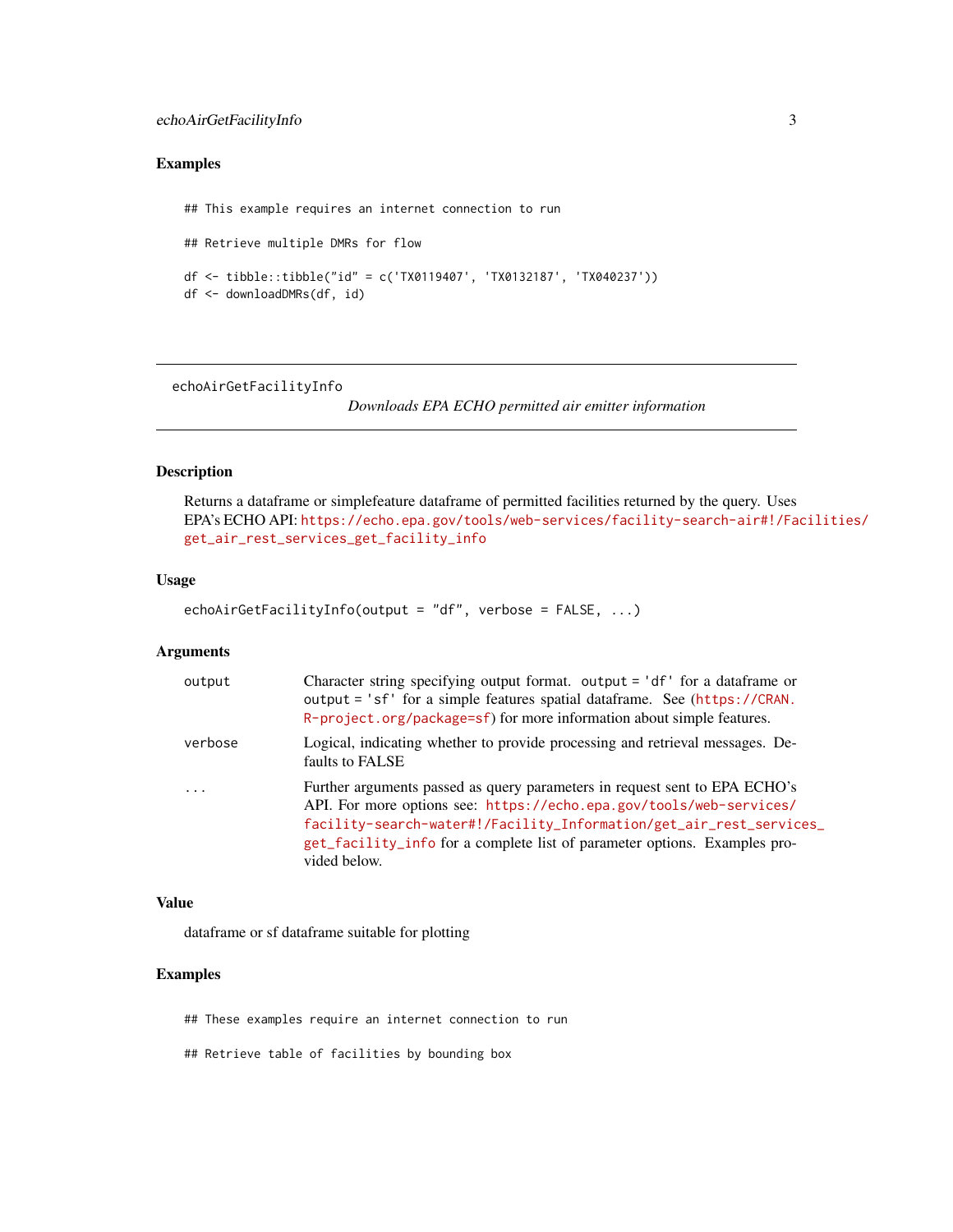```
echoAirGetFacilityInfo(xmin = '-96.407563',
ymin = '30.554395',
xmax = '-96.25947',
ymax = '30.751984',
output = 'df')## Retrieve a simple features dataframe by bounding box
spatialdata <- echoAirGetFacilityInfo(xmin = '-96.407563',
ymin = '30.554395',
xmax = ' -96.25947',ymax = '30.751984',
output = 'sf')
```
#### echoAirGetMeta *Downloads EPA ECHO Air Facility Metadata*

#### Description

Returns variable name and descriptions for parameters returned by [echoAirGetFacilityInfo](#page-2-1)

#### Usage

echoAirGetMeta(verbose = FALSE)

#### Arguments

verbose Logical, indicating whether to provide processing and retrieval messages. Defaults to FALSE

#### Value

returns a dataframe

#### Examples

## These examples require an internet connection to run

```
# returns a dataframe of
echoAirGetMeta()
```
<span id="page-3-0"></span>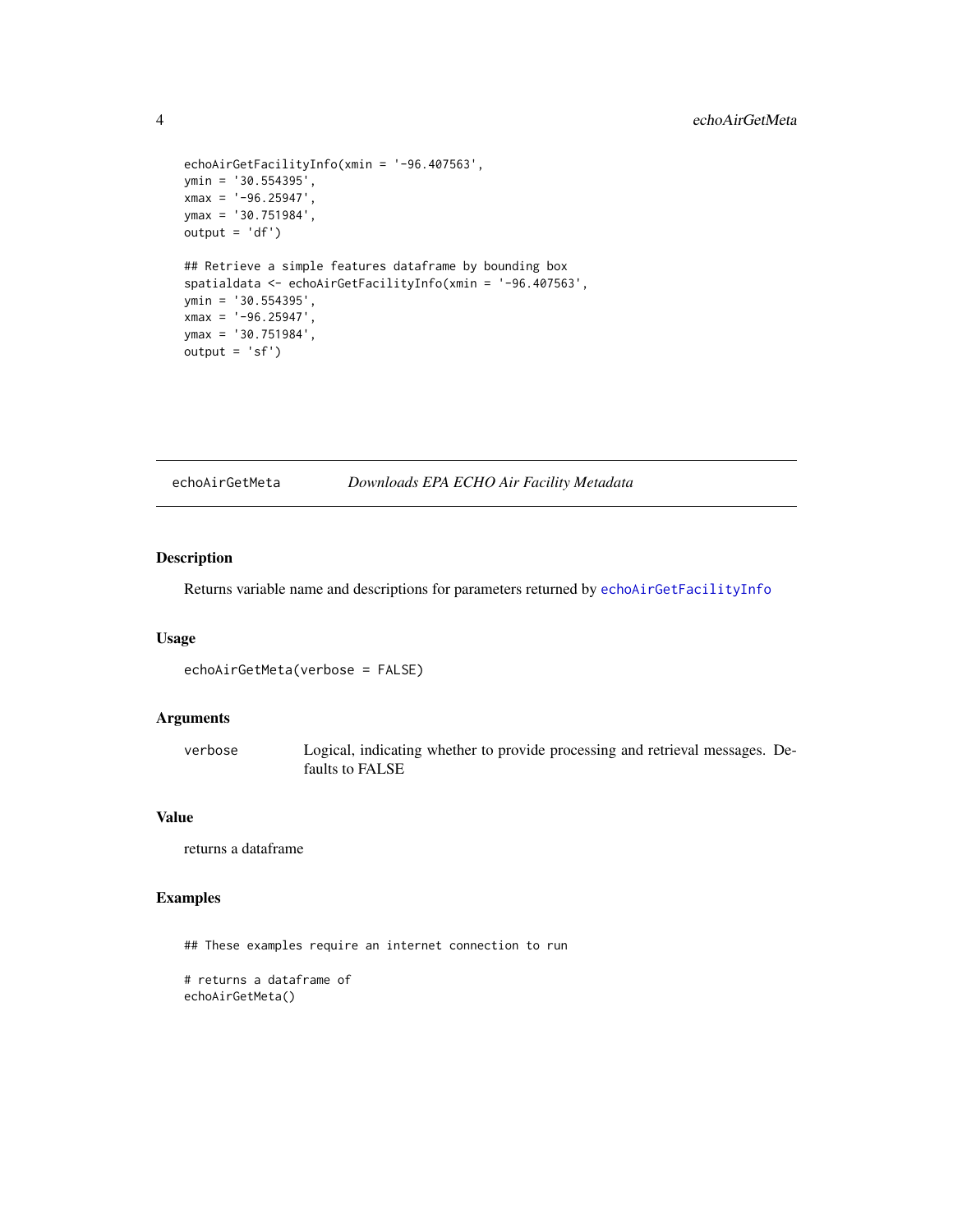<span id="page-4-0"></span>

#### Description

Download EPA ECHO emissions inventory report data

#### Usage

```
echoGetCAAPR(p_id, verbose = FALSE, ...)
```
#### Arguments

| p_id                    | character string specify the identifier for the service. Required.                               |
|-------------------------|--------------------------------------------------------------------------------------------------|
| verbose                 | Logical, indicating whether to provide processing and retrieval messages. De-<br>faults to FALSE |
| $\cdot$ $\cdot$ $\cdot$ | Additional arguments                                                                             |

#### Value

dataframe

#### Examples

## This example requires an internet connection to run

```
echoGetCAAPR(p_id = '110000350174')
```

| echoGetEffluent | Downloads EPA ECHO DMR records of dischargers with NPDES per- |
|-----------------|---------------------------------------------------------------|
|                 | mits                                                          |

#### Description

Uses EPA ECHO API to download the Discharge Monitoring Record (DMR) of a single plant, identified with p\_id. Please note that the p\_id is case sensitive.

#### Usage

```
echoGetEffluent(p_id, verbose = FALSE, ...)
```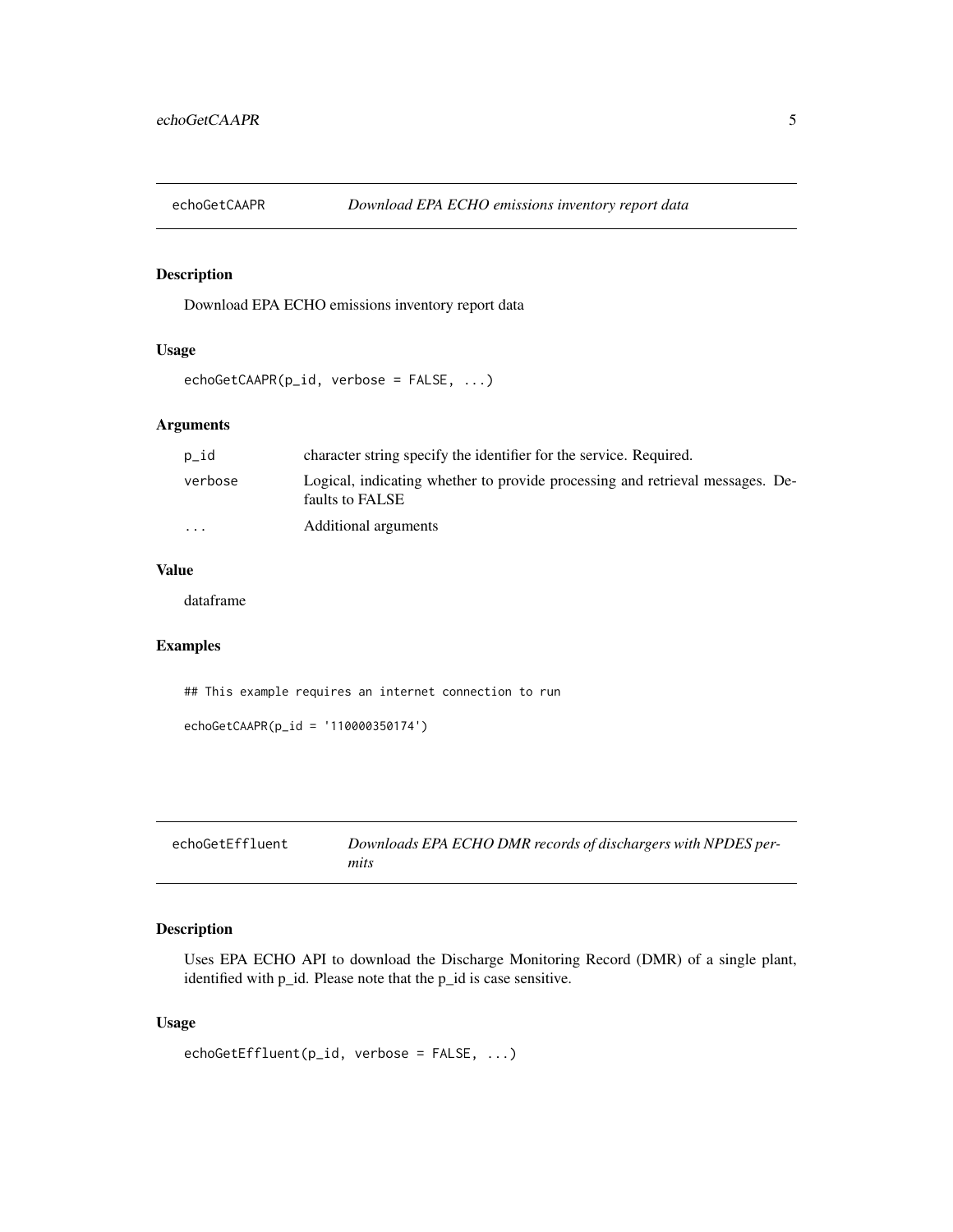#### <span id="page-5-0"></span>Arguments

| p_id     | Character string specify the identifier for the service. Required. Case sensitive.                                                                                                                                      |
|----------|-------------------------------------------------------------------------------------------------------------------------------------------------------------------------------------------------------------------------|
| verbose  | Logical, indicating whether to provide processing and retrieval messages. De-<br>faults to FALSE                                                                                                                        |
| $\ddots$ | Further arguments passed on as query parameters sent to EPA's ECHO API. For<br>more options see: https://echo.epa.gov/tools/web-services/effluent-charts#<br>!/Effluent_Charts/get_eff_rest_services_get_effluent_chart |

#### Value

Returns a dataframe.

#### Examples

## This example requires an internet connection to run ## Retrieve single DMR for flow echoGetEffluent(p\_id = 'tx0119407', parameter\_code = '50050')

echoGetFacilities *Downloads permitted facility information*

#### Description

Provides interface for downloading facility information from Clean Air Act, Clean Water Act, and Safe Drinking Water Act permitted facilities.

#### Usage

echoGetFacilities(program, output = "df", verbose = FALSE, ...)

#### Arguments

| program                 | Character, either program = 'caa', program = 'cwa', or program = 'sdw'. 'caa'<br>retrieves facilities permitted under the Clean Air Act, 'cwa' retrieves facilities<br>permitted under the Clean Water Act, and 'sdw' retrieves facilities permitted<br>under the the Safe Drinking Water Act. |
|-------------------------|------------------------------------------------------------------------------------------------------------------------------------------------------------------------------------------------------------------------------------------------------------------------------------------------|
| output                  | Character string specifying output format. output $=$ 'df' for a data frame or<br>output = 'sf' for a simple features spatial dataframe. 'sf' only applies to<br>CAA and CWA queries.                                                                                                          |
| verbose                 | Logical, indicating whether to provide processing and retrieval messages. De-<br>faults to FALSE.                                                                                                                                                                                              |
| $\cdot$ $\cdot$ $\cdot$ | Further arguments passed as query parameters in request sent to EPA ECHO's<br>API.                                                                                                                                                                                                             |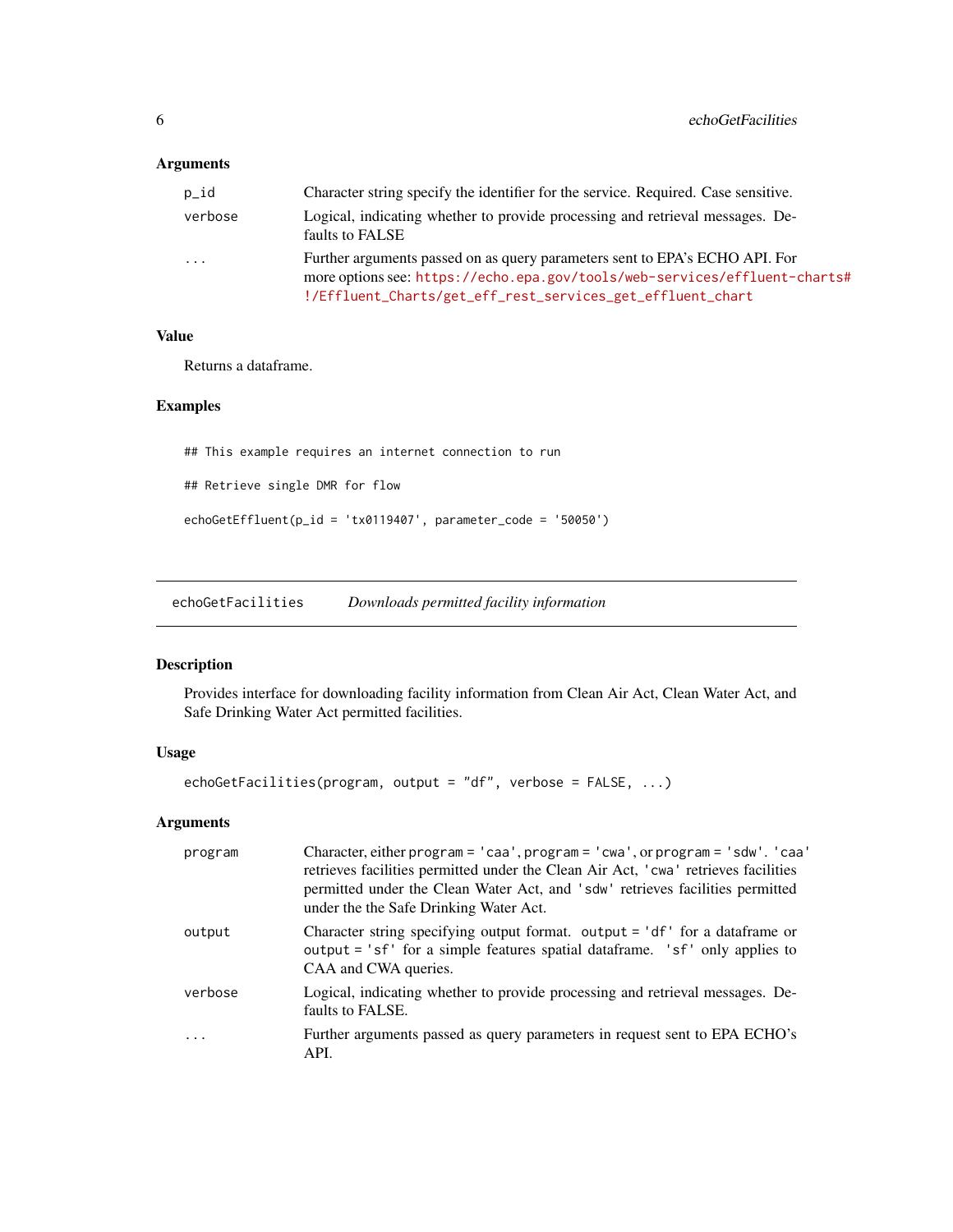#### <span id="page-6-0"></span>echoGetReports 7

#### Value

dataframe or sf dataframe suitable for plotting

echoGetReports *Downloads self reported discharge and emissions data*

#### Description

Downloads self reported discharge and emissions data

#### Usage

```
echoGetReports(program, p_id, verbose = FALSE, ...)
```
#### Arguments

| program  | Character, either program = 'caa' or program = 'cwa'. 'caa' retrieves facili-<br>ties permitted under the Clean Air Act, 'cwa' retrieves facilities permitted under<br>the Clean Water Act. |
|----------|---------------------------------------------------------------------------------------------------------------------------------------------------------------------------------------------|
| p_id     | Character string specify the identifier for the service. Required.                                                                                                                          |
| verbose  | Logical, indicating whether to provide processing and retrieval messages. De-<br>faults to FALSE.                                                                                           |
| $\cdots$ | Further arguments passed on as query parameters sent to EPA's ECHO API.                                                                                                                     |

#### Value

Returns a dataframe

echoSDWGetMeta *Downloads EPA ECHO Safe Drinking Water Facilities Metadata*

#### Description

Downloads EPA ECHO Safe Drinking Water Facilities Metadata

#### Usage

```
echoSDWGetMeta(verbose = FALSE)
```
#### Arguments

verbose Logical, indicating whether to provide processing and retrieval messages. Defaults to FALSE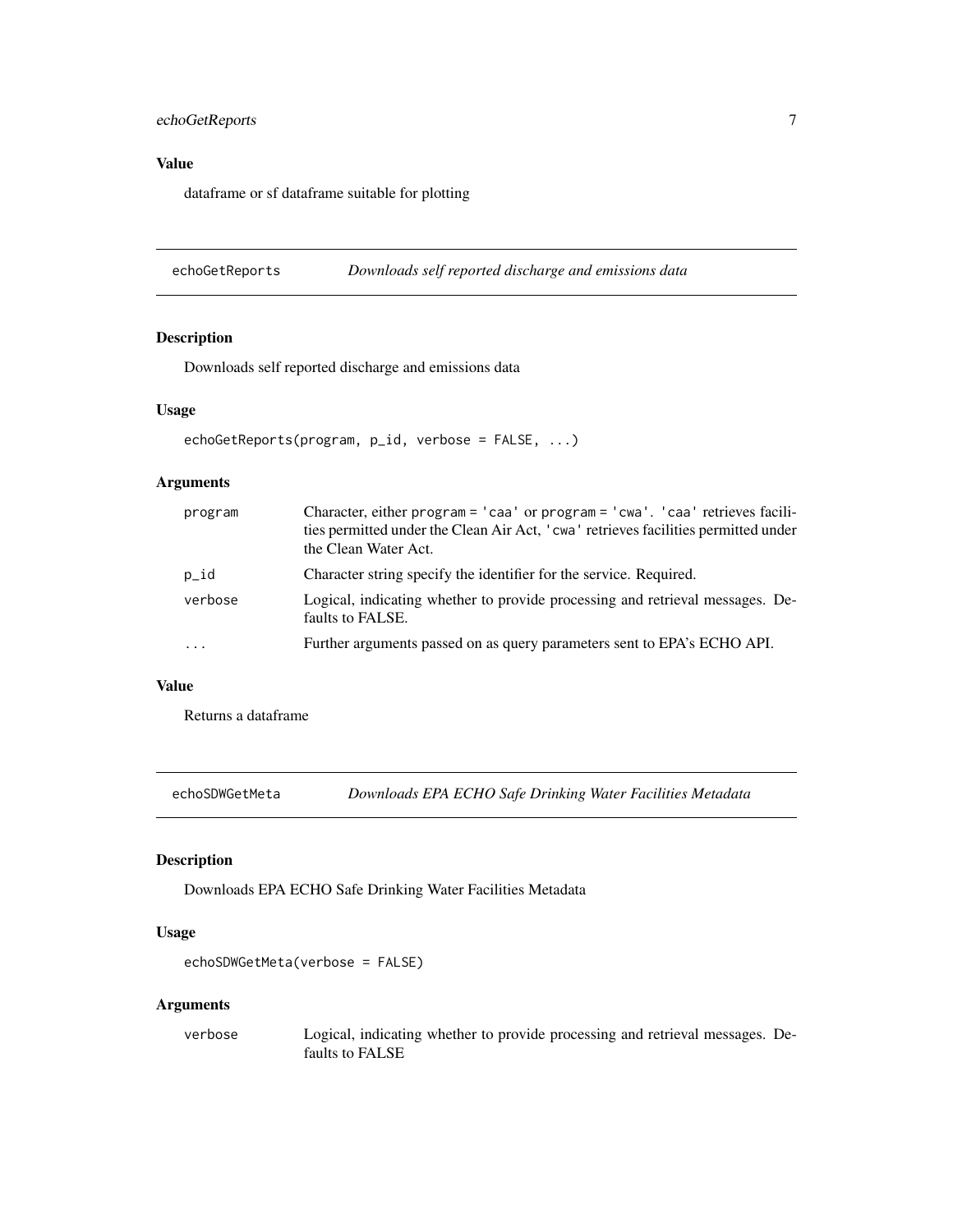#### <span id="page-7-0"></span>Value

returns a dataframe

#### Examples

## These examples require an internet connection to run

```
# returns a dataframe of
echoSDWGetMeta()
```
echoSDWGetSystems *Downloads public water system information*

#### Description

Returns a dataframe of permitted public water systems returned by the query. Uses EPA's ECHO API: [https://echo.epa.gov/tools/web-services/facility-search-drinking-water#!/Sa](https://echo.epa.gov/tools/web-services/facility-search-drinking-water#!/Safe_Drinking_Water/get_sdw_rest_services_get_systems)fe\_ [Drinking\\_Water/get\\_sdw\\_rest\\_services\\_get\\_systems](https://echo.epa.gov/tools/web-services/facility-search-drinking-water#!/Safe_Drinking_Water/get_sdw_rest_services_get_systems).

#### Usage

```
echoSDWGetSystems(verbose = FALSE, ...)
```
#### Arguments

| verbose | Logical, indicating whether to provide processing and retrieval messages. De-<br>faults to FALSE                                                                                                                                                                                                                      |
|---------|-----------------------------------------------------------------------------------------------------------------------------------------------------------------------------------------------------------------------------------------------------------------------------------------------------------------------|
| $\cdot$ | Further arguments passed as query parameters in request sent to EPA ECHO's<br>API. For more options see: https://echo.epa.gov/tools/web-services/<br>facility-search-drinking-water#!/Safe_Drinking_Water/get_sdw_rest_<br>services_get_systems for a complete list of parameter options. Examples<br>provided below. |

#### Value

returns a dataframe

#### Examples

```
## These examples require an internet connection to run
echoSDWGetSystems(p_co = "Brazos", p_st = "tx")
```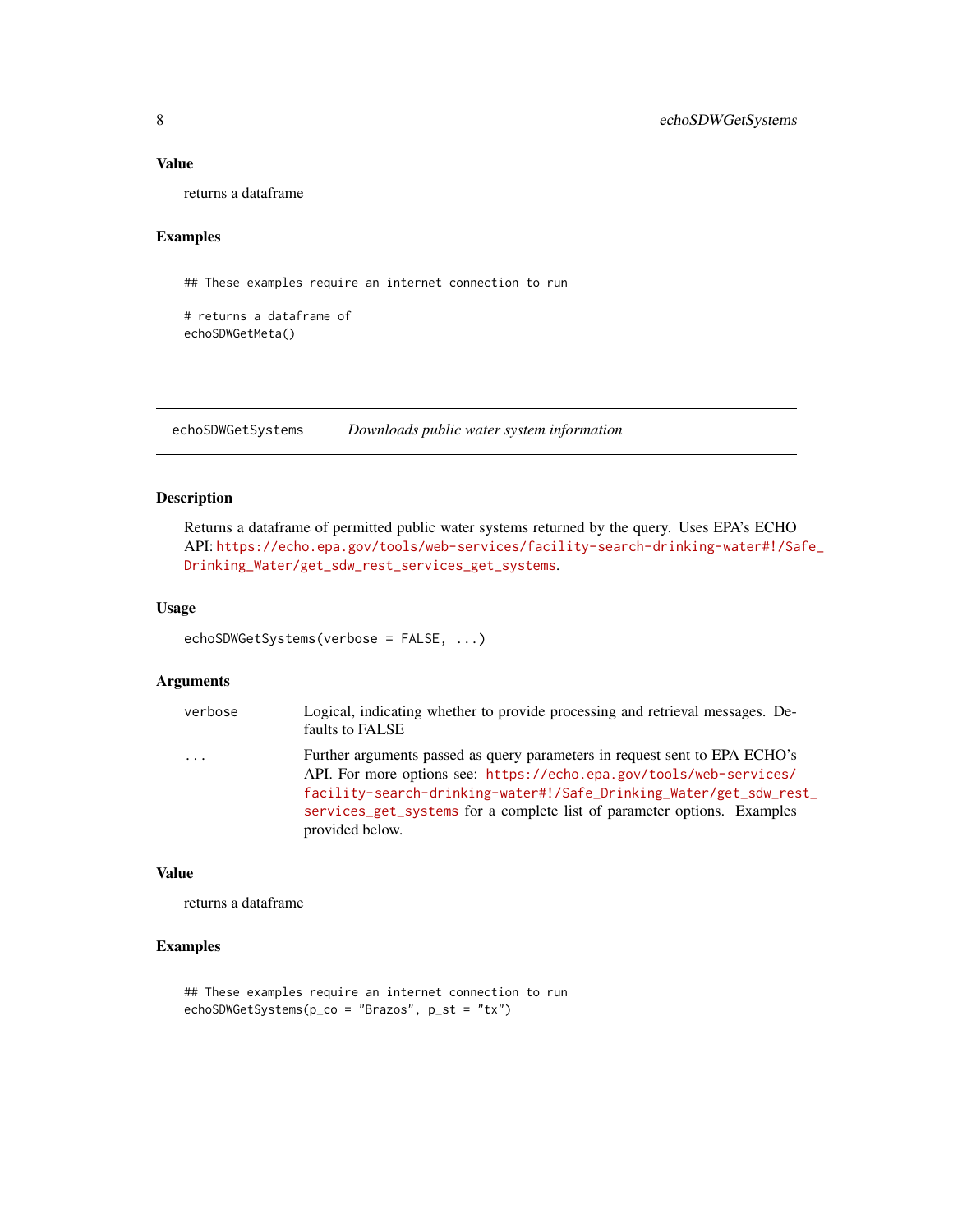<span id="page-8-1"></span><span id="page-8-0"></span>echoWaterGetFacilityInfo

*Downloads EPA ECHO water facility information*

#### Description

Returns a dataframe or simplefeature dataframe of permitted facilities returned by the query. Uses EPA's ECHO API: <https://echo.epa.gov/tools/web-services/facility-search-water>.

#### Usage

```
echoWaterGetFacilityInfo(output = "df", verbose = FALSE, ...)
```
#### Arguments

| output                  | Character string specifying output format. output $=$ 'df' for a data frame or<br>output = 'sf' for a simple features spatial dataframe. See (https://CRAN.<br>R-project.org/package=sf) for more information about simple features.                                                                                  |
|-------------------------|-----------------------------------------------------------------------------------------------------------------------------------------------------------------------------------------------------------------------------------------------------------------------------------------------------------------------|
| verbose                 | Logical, indicating whether to provide processing and retrieval messages. De-<br>faults to FALSE                                                                                                                                                                                                                      |
| $\cdot$ $\cdot$ $\cdot$ | Further arguments passed as query parameters in request sent to EPA ECHO's<br>API. For more options see: https://echo.epa.gov/tools/web-services/<br>facility-search-water#!/Facility_Information/get_cwa_rest_services_<br>get_facility_info for a complete list of parameter options. Examples pro-<br>vided below. |

#### Value

returns a dataframe or simple features dataframe

#### Examples

## These examples require an internet connection to run

```
## Retrieve table of facilities by bounding box
echoWaterGetFacilityInfo(xmin = '-96.407563',
ymin = '30.554395',
xmax = ' -96.25947',ymax = '30.751984',
output = 'df')## Retrieve a simple features dataframe by bounding box
spatialdata <- echoWaterGetFacilityInfo(xmin = '-96.407563',
ymin = '30.554395',
xmax = ' -96.25947',ymax = '30.751984',
output = 'sf')
```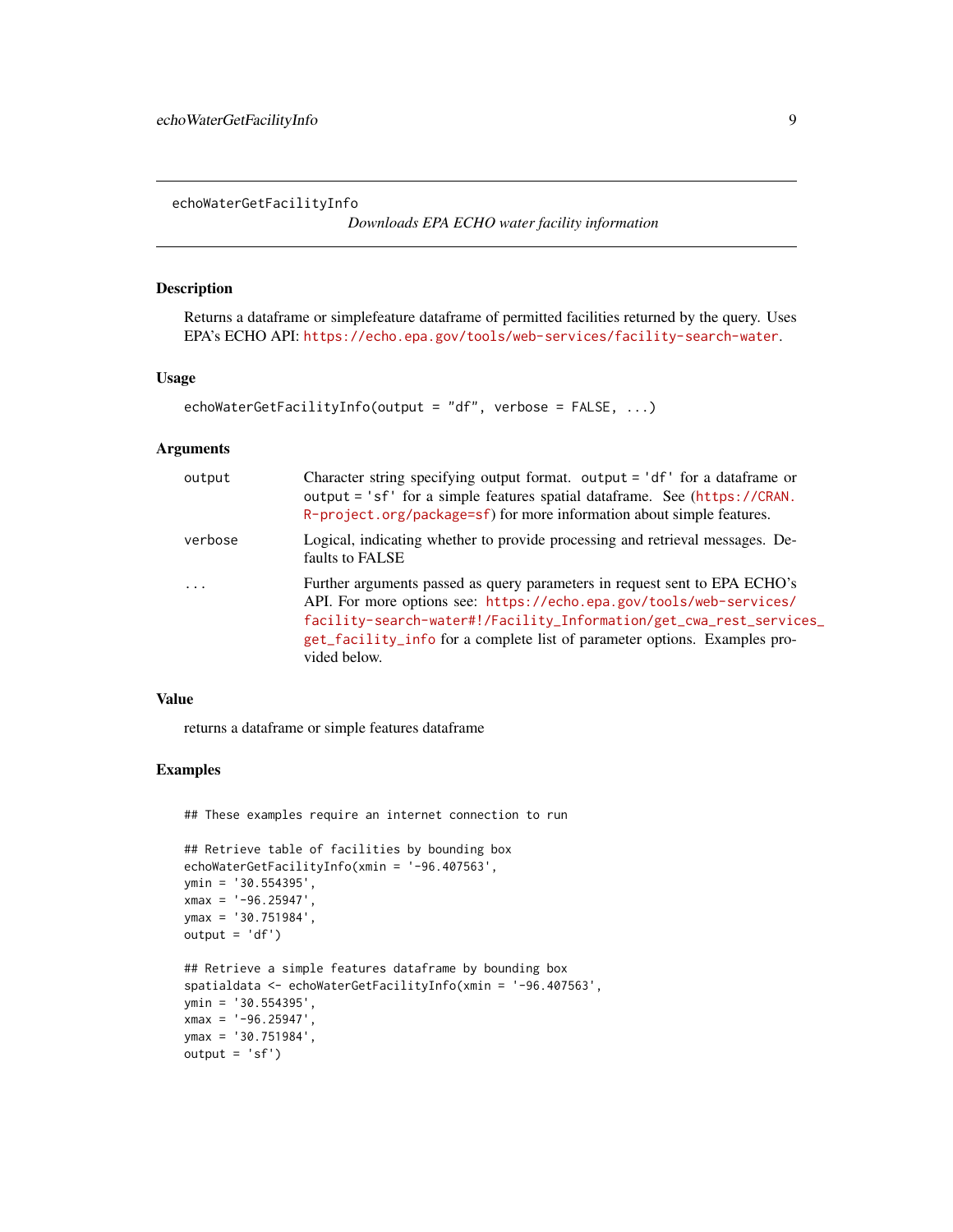<span id="page-9-0"></span>echoWaterGetMeta *Downloads EPA ECHO Water Facility Metadata*

#### Description

Returns variable name and descriptions for parameters returned by [echoWaterGetFacilityInfo](#page-8-1)

#### Usage

echoWaterGetMeta(verbose = FALSE)

#### Arguments

verbose Logical, indicating whether to provide processing and retrieval messages. Defaults to FALSE

#### Value

returns a dataframe

#### Examples

## These examples require an internet connection to run

```
# returns a dataframe of
echoWaterGetMeta()
```
echoWaterGetParams *Search parameter codes for Clean Water Act permits on EPA ECHO*

#### Description

Returns a dataframe of parameter codes and descriptions.

#### Usage

```
echoWaterGetParams(term = NULL, code = NULL, verbose = FALSE)
```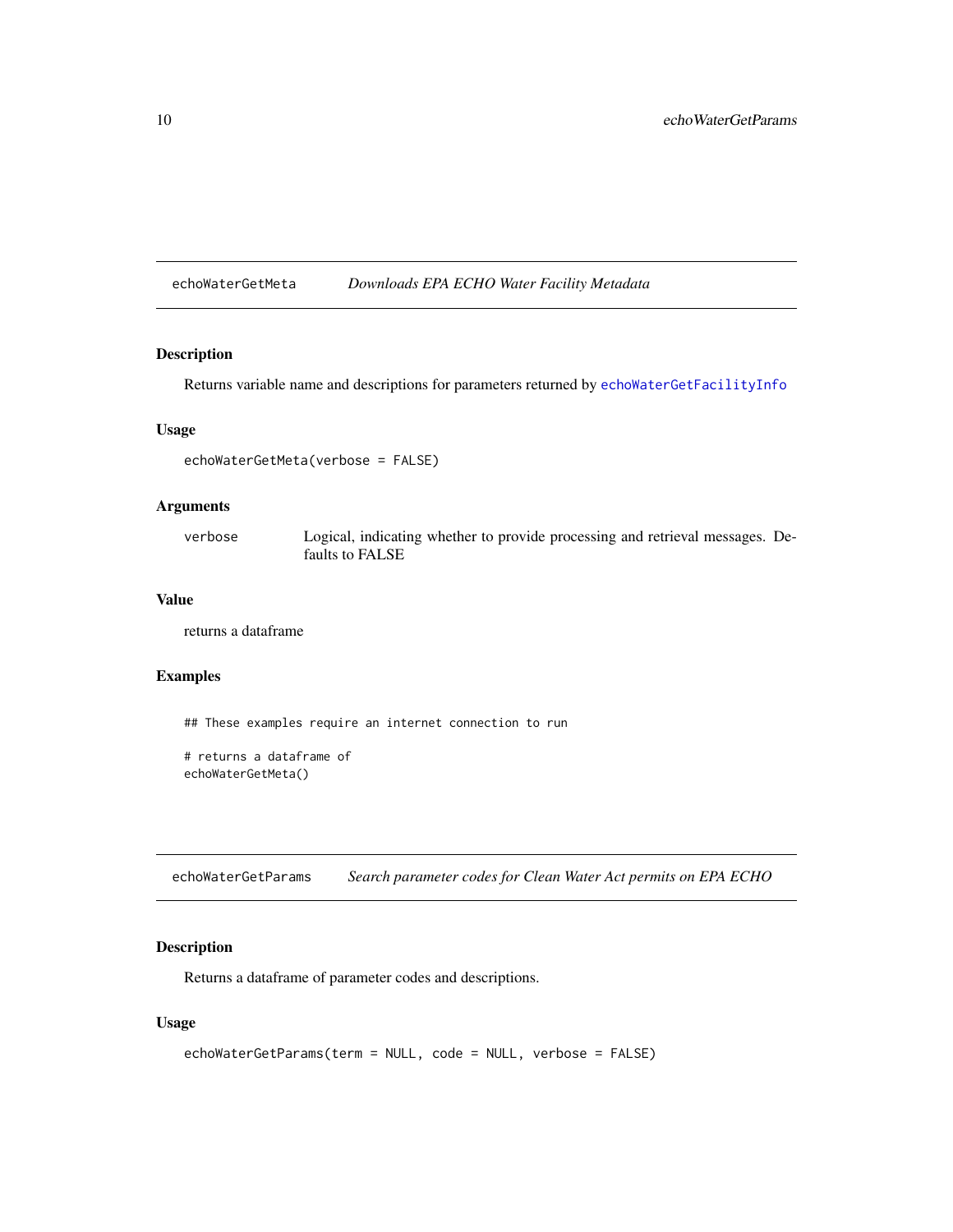#### Arguments

| term    | Character string specifying the parameter search term. Partial or complete search<br>phrase or word. |
|---------|------------------------------------------------------------------------------------------------------|
| code    | Character string specifying the parameter search code value.                                         |
| verbose | Logical, indicating whether to provide processing and retrieval messages. De-<br>faults to FALSE     |

#### Value

Returns a dataframe.

#### Examples

## These examples require an internet connection to run

## Retrieve parameter codes for dissolved oxygen echoWaterGetParams(term = "Oxygen, dissolved")

echoWaterGetParams(code = "00300")